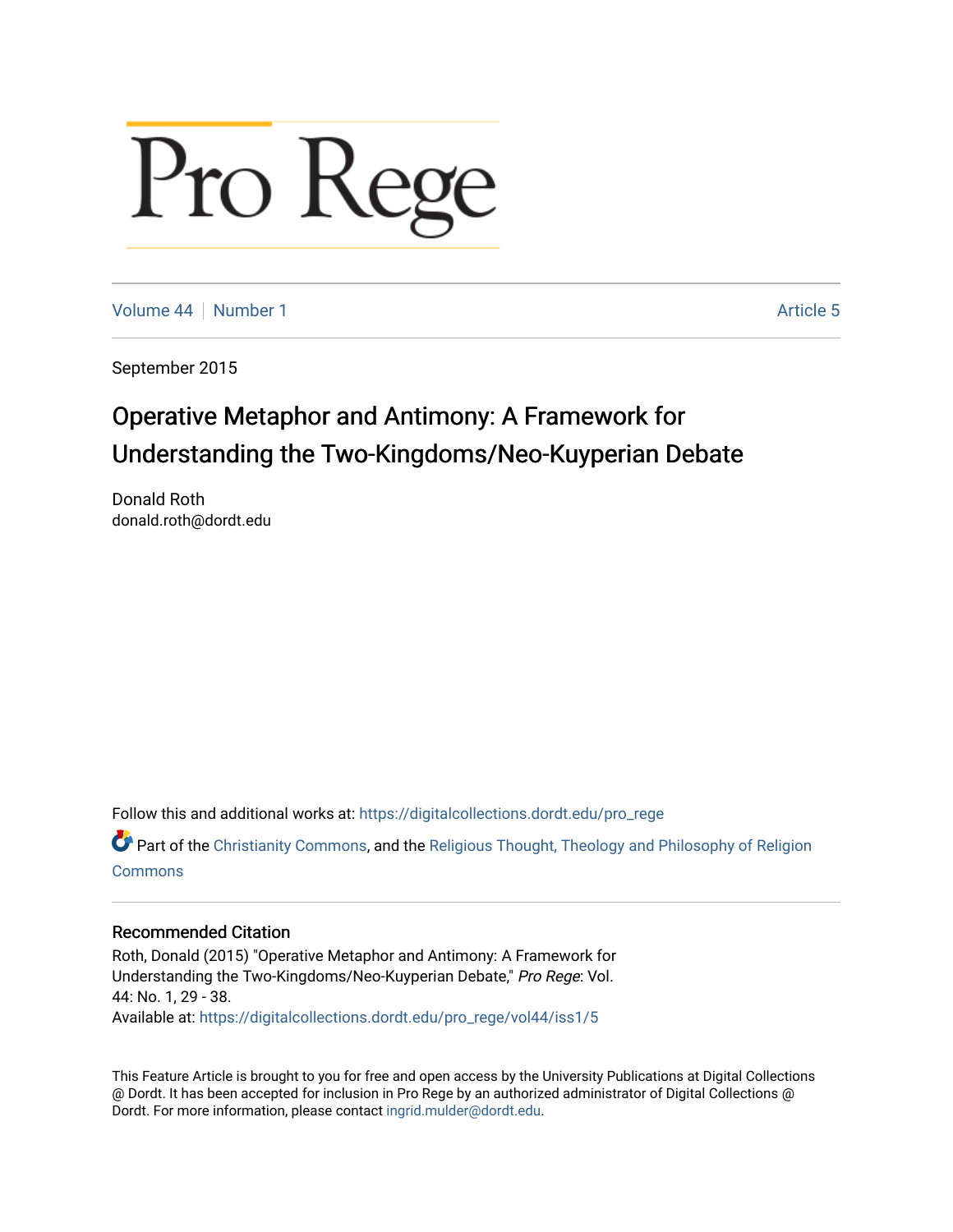## Operative Metaphor and Antinomy: A Framework for Understanding the Two-Kingdoms/Neo-Kuyperian Debate



by Donald Roth

#### **I. Introduction**

The theological debate between advocates of what has come to be known as "Two-Kingdoms Theology" and other theological camps, particularly those who identify as "Neo-Kuyperians,"1 can sound quite esoteric to the average Christian. At the same time, the sharp tone of the critiques exchanged by the various camps can be acerbic and often give the impression that either our entire con-

Donald Roth is Assistant Professor of Criminal Justice and Business Administration at Dordt College.

ception of Christianity is at stake or that this is one of those "how many angels can dance on the head of a pin?" debates that is a lot more bark than bite when it comes to substantive differences. The reason for this wildly contrasting perception is rooted in the difficulty of truly understanding the claims at stake, and, if the many conversations I've had on this issue in the past years are any indication, this confusion is pervasive.

For me, however, the contours of this debate strike a deeply personal note. I was raised in Escondido, in the shadow of Westminster Seminary California, and I attended school from Kindergarten straight through college at institutions that were avowedly Neo-Kuyperian. Then, in the summer of 2007, I moved to Washington, D.C. for law school and became involved with a church plant there. Suddenly I was hearing new terms, like "Two Kingdoms" and "Law/Gospel Distinction," promoted as central doctrines of the Reformation. While I had been skeptical of the more sweeping claims of Neo-Kuyperianism at Dordt, I now often defended those ideas against what seemed to me to be a radical swing in the other direction. The tension this difference created became acute when I returned to Dordt in 2011, this time as a faculty member. While I had defended Neo-Kuyperianism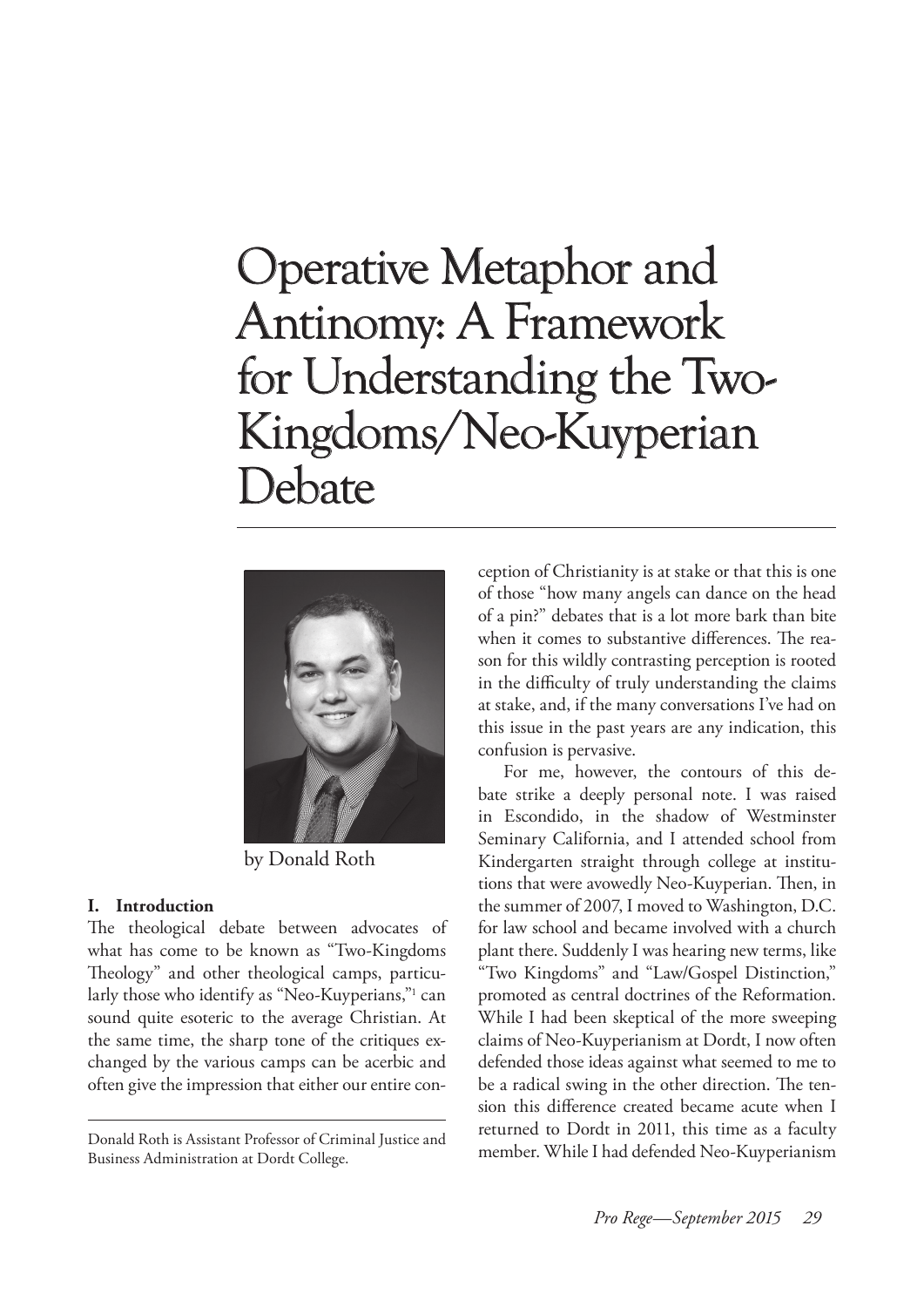in Washington, D.C., I now found myself frequently defending Two-Kingdoms advocates. Resolving my often conflicting thoughts in this area became compelling when I joined the teaching team for Core 399: *Calling, Task, & Culture*, the capstone class of Dordt's Core curriculum, in 2013-14. Finally, when I took over the course's team lead in fall of 2014, I concluded that I had to wrestle with these ideas even more intentionally until I could get them straight in my head.

In wrestling with the issues raised by this debate, I have become convinced that the concern does in fact go to the root of our entire conception of Christianity, and I believe that the theological distinctions between many Neo-Kuyperians and Two-Kingdom Advocates are, as logical matters, irreconcilable on these root issues. However, in another sense, I don't think that the positions are really that far apart, and I think the values animating the critiques being exchanged underline the necessity for community rather than the inevitability of schism. What follows is my humble attempt to reconcile the tension in this thesis through the concepts of both operative metaphor and antinomy, two terms that I will define and then apply to this theological debate. Through these concepts, I will show that this debate is a valuable and essential conversation within the context of Christian discipleship.2

#### **II. Operative Metaphor**

#### A. *Defined*

The concept of operative metaphor can help us conceptualize the Neo-Kuyperian/Two-Kingdoms debate and understand Christian discipleship in general, but the term needs definition. I find this idea most useful with respect to discipleship, and in that context an operative metaphor is a Biblical analogy, metaphor, or picture that helps us to frame and engage in our call to live as heirs of an immortal inheritance in a mortal world. This explanation may still sound a bit fanciful, so to better explain this concept before applying it, I will lay out what I do and do not mean by the term.

The concept of operative metaphor is not connected to Stephen Pepper's concept of "root metaphor" or the philosophical developments that have come from this line of thinking. In his 1942 book

*World Hypotheses*, Pepper speaks of certain rules for what sort of evidence individuals will accept as good and compelling, calling these "root metaphors."3 For Pepper, these metaphors are tools for reasoning from common sense to more refined knowledge, such as science.<sup>4</sup> Although I am aware that subsequent theorizing in this area of metaphysics does speak of the operative nature of these metaphors, this area is not what I have in mind with the term, and whatever parallels might be useful are granted, but my view should not be seen as rooted in this philosophical tradition.

Instead, operative metaphor is a way of explaining how we go about the process that Walter Brueggemann refers to as "cultivating historical imagination," in *The Bible Makes Sense*. In this book, Brueggemann speaks of the Bible as a covenantal history carrying "a peculiar memory and promise, a very particular identity and vocation," making it a Christian goal "to become a responsible participant in that covenantal history, to share in its perceptions and nuances so that our life-world conforms to that which is central to the Bible."5 Brueggemann then discusses how we can accomplish this process: we increasingly become insiders in the Biblical story by adopting Biblical imagery and symbolism as ways to apply Scriptural principles through a process of faithful improvisation.6

The Biblical call to discipleship is not without a basic level of content, but reasoning exactly how Biblical commands should be specifically lived in the world can be difficult. Operative metaphor, then, is a guide we can use to figure out for ourselves what exactly it means to "love your neighbor as yourself" or to "make disciples of all nations." This means that our choice of which operative metaphors we use to shape our imagination in this process has a substantial impact on how we live our lives.

#### B. *Neo-Kuyperian Theology and "the Kingdom*"

It should be fairly self-evident that Neo-Kuyperians imagine discipleship within the framework of the operative metaphor of "kingdom." Using this framework doesn't mean that this group has a monopoly on the term but that Neo-Kuyperians speak of discipleship in terms of "kingdom service" and our call to "extend the kingdom," "usher in the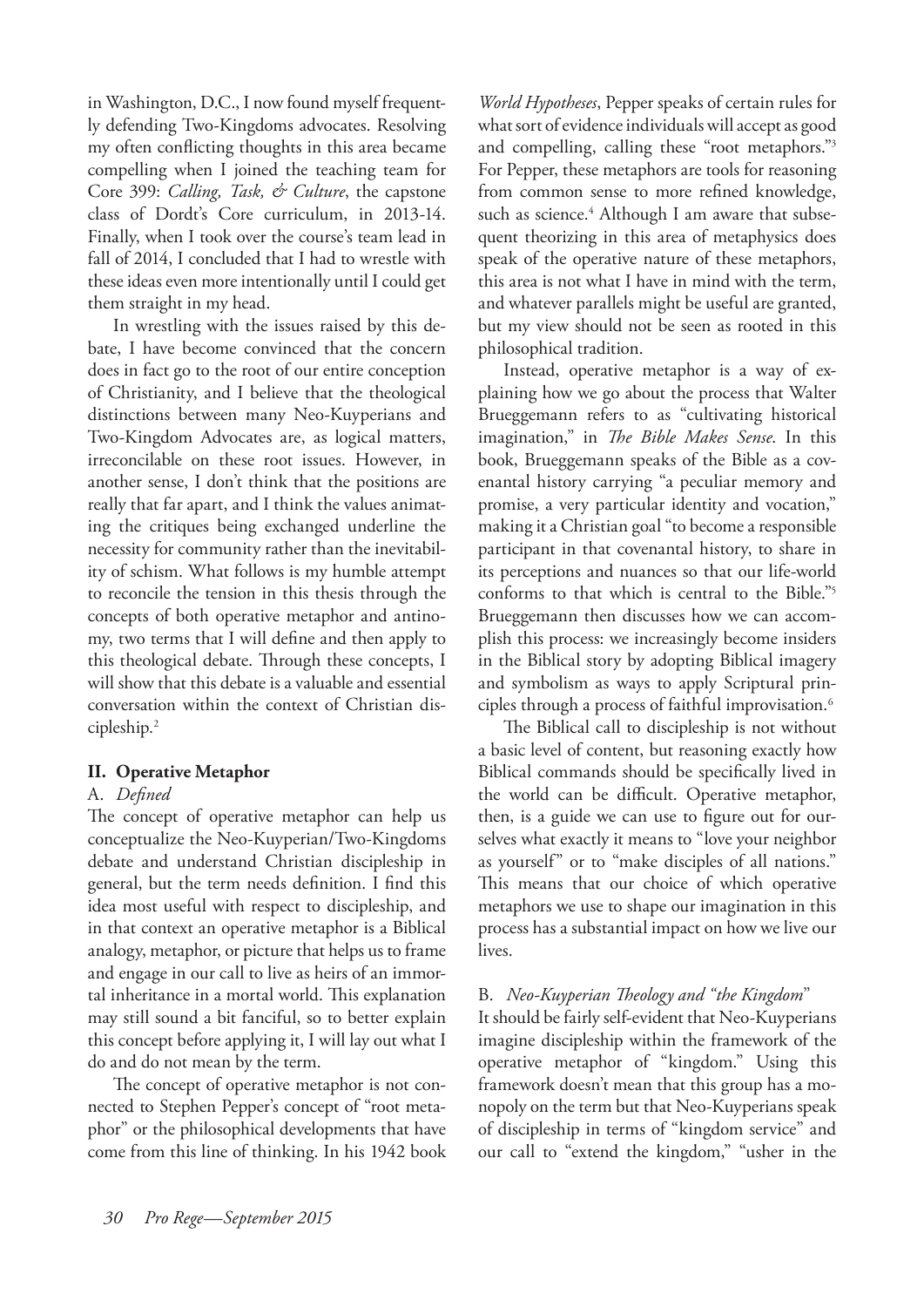kingdom," or "live as kingdom citizens."

By using the metaphor of "kingdom," Neo-Kuyperians tend to emphasize the message of the gospel in very broad terms. For instance, Al Wolters says, "the restoration in Christ of creation and the coming of the kingdom are one and the same."7 This broad view then becomes a strong motivator

*As an operative metaphor, "kingdom" encourages an optimistic Christian engagement with the world, often grounded in a goal of transformation.*

for action, as Wolters explains: "[t]he rightful king has established a beachhead in his territory and calls on his subjects to press his claims ever farther in creation."8 This view makes pressing the kingdom claim into every sphere and "square inch" of creation, whether the natural world or man's cultural development of it, the animating goal of what Christians are to "be about" in this world.

As an operative metaphor, "kingdom" encourages an optimistic Christian engagement with the world, often grounded in a goal of transformation. It also gives an eternal significance to even the otherwise mundane aspects of life. All of our cultural work becomes, as Andy Crouch calls it, "the furniture of heaven."9 For believers motivated by this metaphor, a nearly assumed *soli deo gloria* permeates life in a way that encourages confidence in innovation and comfort in participation in broader culture.

#### C. *Two-Kingdoms Theology and "Pilgrims*"

For those who advocate Two-Kingdoms Theology, the predominant way that discipleship is imagined is through the operative metaphor of "pilgrim." Again, this usage does not mean that only Two-Kingdoms folk talk about Christians as pilgrims (some Neo-Kuyperians speak in similar terms<sup>10</sup>) but that advocates of Two-Kingdoms Theology predominantly speak of discipleship/disciples as being "sojourners"11 or "pilgrims on the way."12

By thinking in terms of "pilgrim," advocates of Two-Kingdoms Theology tend to emphasize the message of the gospel in more technical and juridical terms. The emphasis in the gospel is on a thing completed in Christ's incarnation, death, and resurrection. Michael Horton describes the gospel as "an announcement that someone else has performed everything and now gives the inheritance to us as a gift."13 He further elaborates that "[t]he gospel changes lives precisely because it is not about us – even our changed lives – but about Christ."14 While this perspective still encourages going out and engaging with the world around us, it is framed as the work of "ambassadors"15 and "exiles in Babylon."16

As an operative metaphor, "pilgrim" draws deeply on the experience of the Judean exiles in Babylon. The cultural calling is an echo of the prophet's words in Jeremiah 29:8-9: "seek the welfare of the city where I have sent you into exile, and pray to the Lord on its behalf, for in its welfare you will find your welfare." There is engagement, but, as David VanDrunen describes it, this cultural engagement is a joyful, detached, and modest engagement that expresses "gratitude for the small blessings that God bestows for a time" while recognizing that "our cultural products themselves are not meant to endure into the world to come."17 For believers motivated by this metaphor, there is a suspicion of becoming too complacent with the world, and comfort is found primarily in fellowship with believers now and a hope of better things to come.

#### **III.Antinomy**

#### A. *Defined*

When I refer to antinomy in this context, I have in mind J.I. Packer's discussion of the concept from his classic work *Evangelism and the Sovereignty of God*. Packer refers to an antinomy as an "apparent contradiction" between two things we hold to be equally true, and he compares an antinomy to the simultaneous wave and particle characteristics of light in physics.<sup>18</sup> Antinomy is distinct from a paradox, in which contradictory words are used to describe a single essential fact; as Packer says, "a paradox is always dispensable."19 An antinomy, then, is an irreducible incompatibility of two true states, and Packer encourages us to deal with them by "not[ing] what connections exist between the two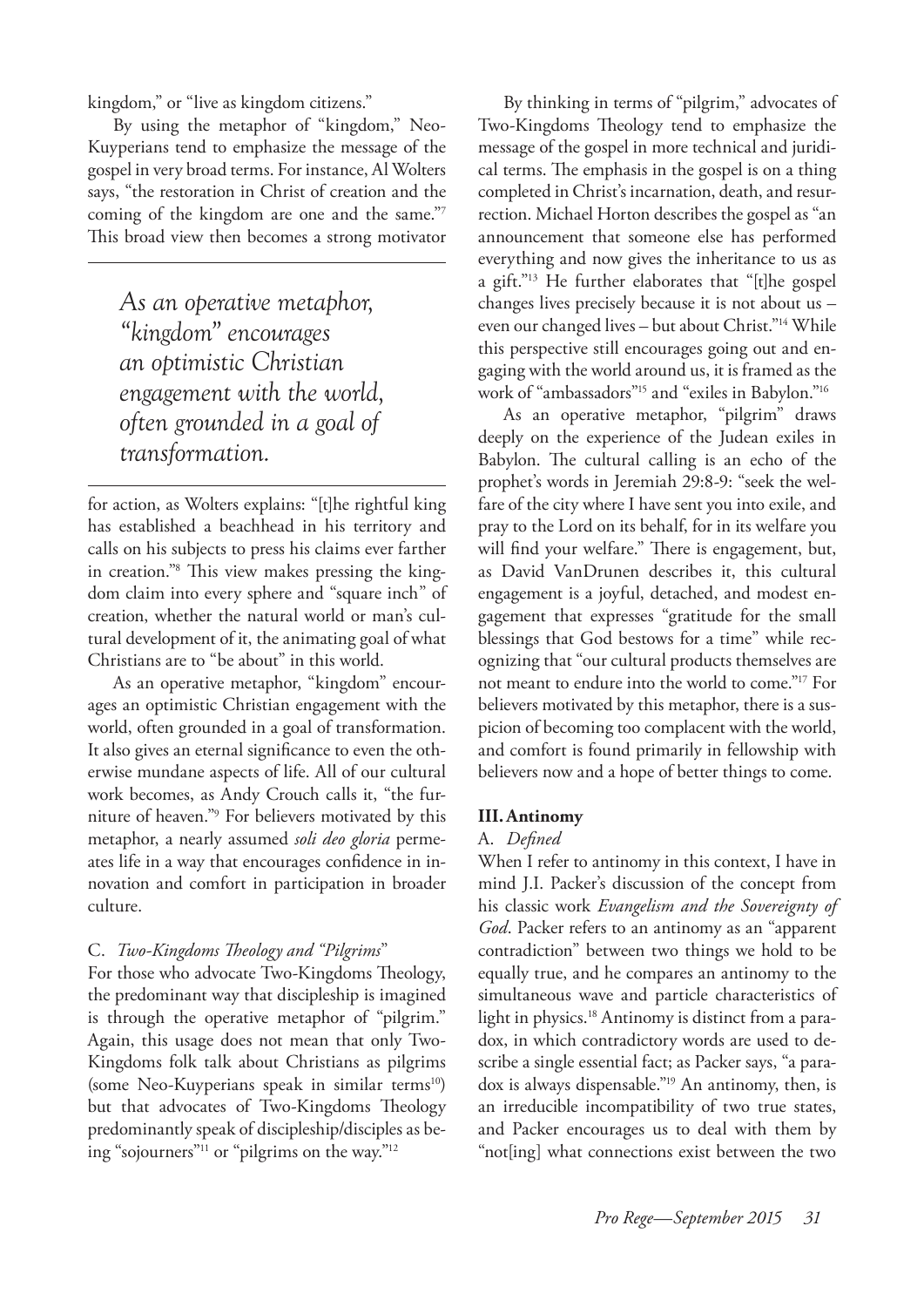truths and their frames of reference, and teach[ing] yourself to think of reality in a way that provides for their peaceful coexistence, remembering that reality itself has proved actually to contain them both."20

I believe that many of the debates that rage in this theological arena, as well as some of each side's suspicions about the other, are rooted in a stronger affinity with one side or the other of a number of important antinomies that run within the Christian faith. In that light, we would do well to take Packer's advice to heart in how we deal with these antinomies and to recognize that these distinctions can do much to advance dialog in this area.

When I say that these perspectives are rooted in a "stronger affinity with one side or the other," I mean that it is impossible to hold both ideas—because they are antinomies—in our minds equally, and so we tend to emphasize or resonate with one of the two truths more strongly. For instance, with the antinomy of Christ's simultaneous divine and human nature, it is impossible for us to imagine someone being completely two things at once, and so it is natural for us to resonate with Christ's humanity or His divinity to a greater degree. Those who resonate with His humanity will often seek a "more personal relationship" and tend to see Christ in more brotherly terms. These people also tend to emphasize the healing and caring works that Christ performed while on earth and encourage us to imitate them. Those who resonate with His divinity will often be concerned with proper reverence toward Christ and speak of Him in more hierarchical terms. These people will usually put a priority on Christ's ongoing work of salvation and emphasize our roles as messengers rather than imitators.

Perhaps the concept of antinomy is not yet objectionable, but once we begin to wrestle with applying the concept to this debate, those objections may quickly crop up, so I will add a few caveats and explanations to further demonstrate what I mean by the idea: If I am honest with myself, I find that I resonate more with the sense of Christ as divine than as human. This does not mean in any way that I reject Christ's humanity, and it certainly doesn't mean that I believe Christ to be any less human than He is divine. However, since I cannot logically

imagine Christ as both, I find myself, more often than not, imagining Him in a divine sense, seated on the Throne of Heaven, making intercession for His people and ruling over Creation. This emphasis doesn't mean that a human can't do those things (obviously Christ does these as a man), but in my mind's eye, I am prone to envision Christ in these roles by emphasizing His divine nature.

My point about antinomy here is that our affinity with one side or the other will work its way out in significant ways in terms of how we believe our faith should be ordered and lived out. With respect to the example we've been considering, this means I tend to emphasize proper reverence and a conservative approach to the worship order, since our Lord is the Almighty God, but it also trickles down into little things, like my conscious practice of capitalizing pronouns referring to a member of the Godhead. Those who feel an affinity for Christ's humanity might indeed share some of these practices, but their persistence or underlying reasoning will likely differ.

At the same time, recognizing something as an antinomy is a constant call to keep our imaginations in check. As much as I may imagine Christ as divine, I also affirm that He is human, and it's important that I step back and rein in my imagination to remain respectfully cognizant of that fact. Just in working through this example, I had to stop myself after referencing Christ on the throne and recognize that Jesus sits on the throne every bit as much as a man as He does as God. That realization forces me to wrestle with my concept of the proper role of man and to temper and deepen my understanding of Christ. In other words, keeping both aspects of an antinomy in robust dialog is not only an antidote to error but an essential tool for reaching deeper understanding.

With this understanding, then, I believe there are three prime antinomies at play in this particular debate, although certainly others could be mentioned. In the following sections, I will detail each of these in turn and demonstrate some of the ideas and applications that come from differing affinities. I will then offer some concluding reflections on how to balance these often conflicting tendencies.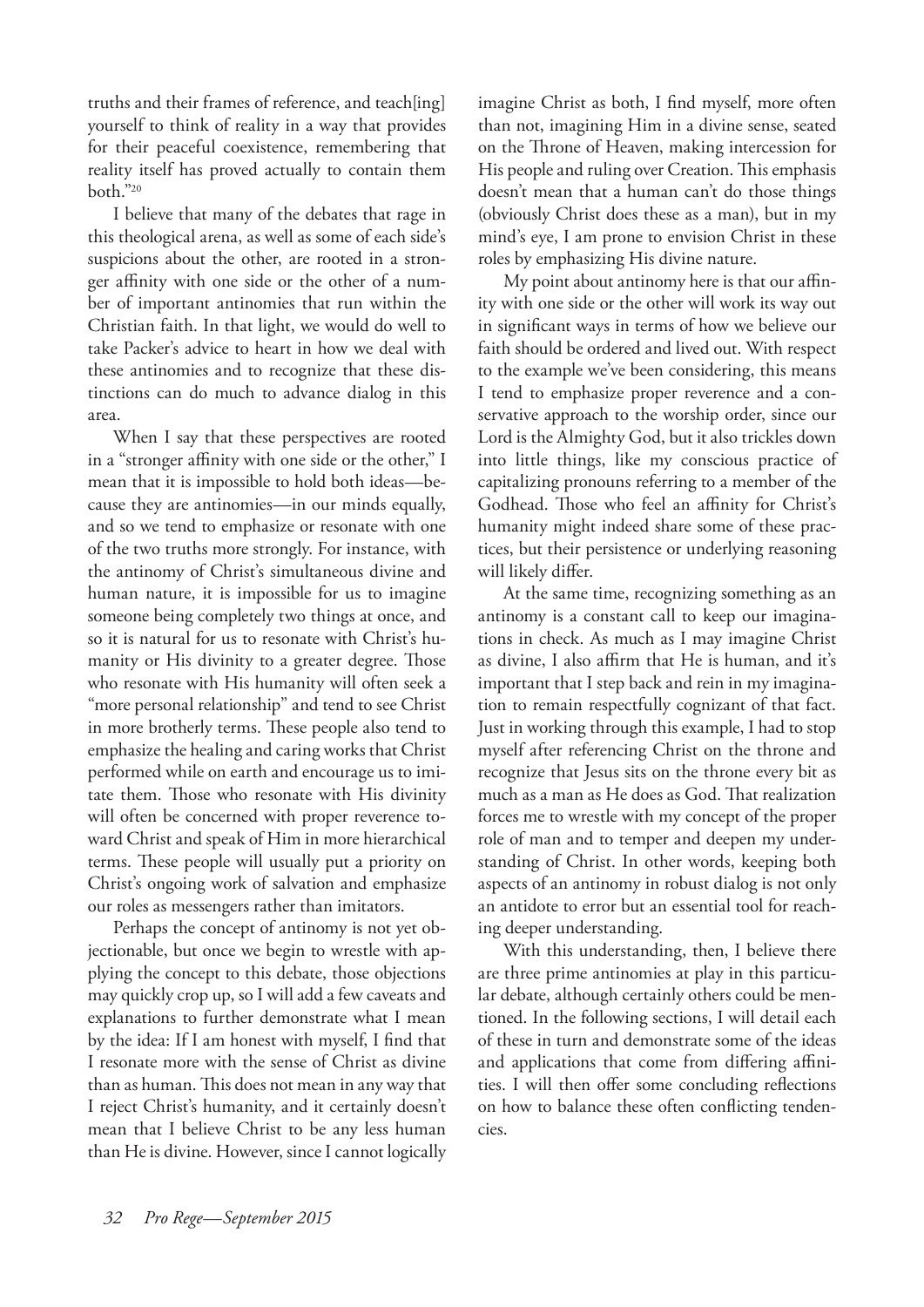#### B. *The Already/Not Yet of the Kingdom* of God

One of the great concerns of early Christianity was the nature of the kingdom of God, particularly its immanence. This topic was the subject of numerous teachings and parables of Christ, as well as the writings of the Apostles, and from this the Christian church has developed the notion that the kingdom of God both has come and is yet to come. This "already and not yet" tension is more than just a paradox or difficult saying; it is an antinomy. We can see this in the fact that the statement contains two essential truths that are logically irreconcilable. By saying "already and not yet," we do not simply mean that the rule of Christ is only established tentatively or partially. Christ sits enthroned in heaven, and all things are already subject to His rule, which He already providentially carries out over "every square inch" of Creation.<sup>21</sup> At the same time, Christ has not yet returned to purify the world and usher in the New Jerusalem so gloriously prophesied in Revelation. The difficulty comes in expressing how we see this accomplished ascendancy worked out in the fallen world: to what degree is the kingdom "already" and how is it "not yet"? There is a cognitive tension at play in our understanding of the kingdom that bears many of the marks of an antinomy, and the debate between Neo-Kuyperians and the Two-Kingdoms Theology maps across affinities for each side.

Neo-Kuyperians will, by and large, resonate with the "already" of the kingdom. Again, this does not mean that they totally reject the "not yet," but as their affinity increases, descriptions will increasingly emphasize both the degree to which the Kingdom of God is realized in the present world and Christians' increasingly active role in bringing the world under Christ's dominion. This approach can be seen, for instance, in Al Wolters, who, as previously mentioned, describes the coming of Christ as His establishing "a beachhead in his territory," which calls us to "press his claims ever further in creation."22 Similarly, Wolters maintains that reconciliation in Christ "reinstated [Christians] as God's managers on earth."23 In his critique of the Two-Kingdoms Theology, Tim Scheuers draws on Craig Bartholomew and Michael Goheen when he says, "this divine plan 'unfolds *progressively* through [God's] work in the life of Israel and in the person

and work of Jesus, *and it continues today in the mission of the church.*"<sup>24</sup> In emphasizing the "already" of the kingdom, then, NeoKuyperians focus on a progressive rolling out (or reconciliation) of the new order which will be completed in Christ's second coming. In other words, an emphasis of Neo-Kuyperians is on the continuity of this world and the next by virtue of this progressive breaking in of the coming kingdom. This view makes Christians into reinstated viceroys of creation through Christ, enlisted in Christ's task of reconciliation, redeeming creation, and taking up the cultural mandate driven by this progressive hermeneutic of a movement from garden to city.

Two-Kingdoms Theologians, on the other hand, resonate much more deeply with the "not yet" of the kingdom, and as their affinity with that view increases, the tendency will be to increasingly emphasize the discontinuity of the present age and the one to come while attributing redemption/reconciliation in more exclusive terms to Christ alone. David VanDrunen maintains that "[b]elievers themselves are the point of continuity between this creation and the new creation. The New Jerusalem is the bride of Christ (Rev. 21:2). Asserting that anything else in this world will be transformed and taken up into the world-to-come is speculation

*The difficulty comes in expressing how we see this accomplished ascendancy worked out in the fallen world: to what degree is the kingdom "already" and how is it "not yet"?*

beyond Scripture."25 Michael Horton emphasizes the unrealized aspect of the coming kingdom, saying, "The church is not yet the realized kingdom of Christ on earth, but it is the only place where that kingdom becomes partially visible through the ministry of Word and sacrament."26 In this view, Christ's work did not reinstate Christians as viceroys of creation. As VanDrunen says, "Christians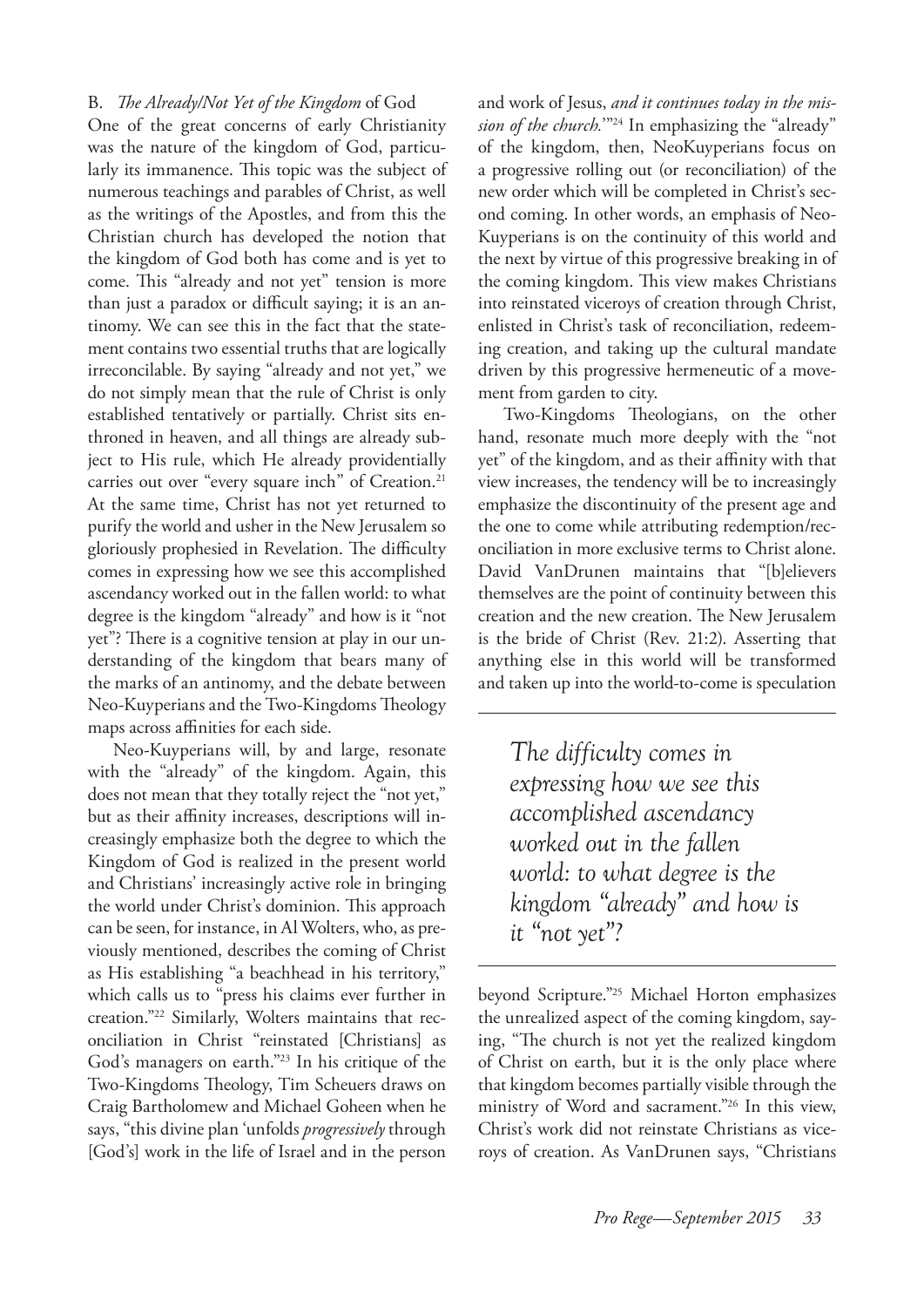will attain the destiny of life in the world-to-come, but we do so not by picking up the task where Adam left off but by resting entirely on the work of Jesus Christ, the last Adam who accomplished the task perfectly."27

Perhaps at this point it appears that I've erred. The quotations I've selected evince a substantive disagreement between Neo-Kuyperians and Two-Kingdoms Theologians with respect to the nature of the work of Christ and the degree of continuity between this world and the next, so how is it helpful to analyze this difference, using the concept of antinomy? If we focus solely on the theological issues mentioned, the distance between the camps seems wide indeed, and I do not want to downplay the significance of the differences in the doctrinal concerns considered; however, there are also points of significant-seeming harmony. For instance, neither side actually disagrees that humans are to be about cultural labor. VanDrunen says, "God first grants [Christians] all the rights of the world-to-come as an accomplished fact and then calls them to cultural labor in this world as a grateful response."28 At the same time, in his critique of Two-Kingdoms Theology, Scott Swanson says that the kingdom message of Revelation does not "encourage us to see our cultural engagements as in themselves advancing Christ's kingdom. They can and must aim to be expressions of our faithful witness to that kingdom."29 At the extremes, the gulf between the camps widens, and the theological differences become more pronounced, but I believe that a useful way to understand these perspectives still centers around how they aim to resolve the tension of the "already/not yet," something that Neo-Kuyperians accomplish via their affinity for the "already"; and Two-Kingdoms Theologians by an emphasis on the "not yet."

#### C. *The World is Created Good/Corrupted by Sin*

There is a divide similar to the "already/not yet" antinomy with respect to the nature of Creation. Genesis 1:31 describes God's completed work of Creation as "very good"; however, Genesis 3 recounts man's fall into sin, which, as Romans 8:20 explains, subjected all of creation to "futility." In the Reformed tradition, the fall has been understood as a pervasive frustration of purpose, most

frequently referred to as "total depravity." Total depravity creates a tension in how Christians look at Creation and plays out as another antinomy across which we can map the Neo-Kuyperian/Two-Kingdom debate.

Neo-Kuyperians tend to resonate with the fundamental or original "good"-ness of Creation. The redemption and reconciliation brought by Christ, then, is spoken of in terms of cosmic restoration for all of Creation. As Wolters says, "[God] refuses to abandon the work of his hands—not to imply that God scraps his earlier creation and in Jesus Christ makes a new one, but rather to suggest that he hangs on to his fallen original creation and *salvages* it."30 Taking the statement in Colossians 1:20, that God is reconciling all things to Himself through Christ, Neo-Kuyperians tend not only, as mentioned above, to emphasize continuity between this world and the next but to emphasize this continuity as rooted in the created order, in some cases even by virtue of an eschatological, developmental character to the original Creation itself.<sup>31</sup> Tying this continuity to the discussion above, then, the progressive hermeneutic at play in the Neo-Kuyperian understanding of the coming kingdom of God finds its roots not just in the incarnation of Christ but in the Creation itself, and many Neo-Kuyperians take the accounts of the Garden in Genesis and the Heavenly City in Revelation not just as a plan of redemption but as an eschatological development of Creation by mankind set in motion before the Fall.<sup>32</sup>

Two-Kingdoms Theologians, on the other hand, resonate with the corruption and passing nature of Creation. David VanDrunen asserts that mankind failed its cultural task in the first Adam and that Christ has completed that work, but despite mankind's failure, God entered a covenant with Noah that promised to allow man's cultural activities to proliferate for a time, a time which would come to an abrupt and cataclysmic end with Christ's return.33 In other words, Two-Kingdoms Theology sees Creation largely through the lens of the Noahic Covenant, namely, that God once cleansed the earth of man's corrupt culture-making with water, but that He has promised not to do so again until the Last Day. With this view, Two-Kingdoms Theology is much more guided by the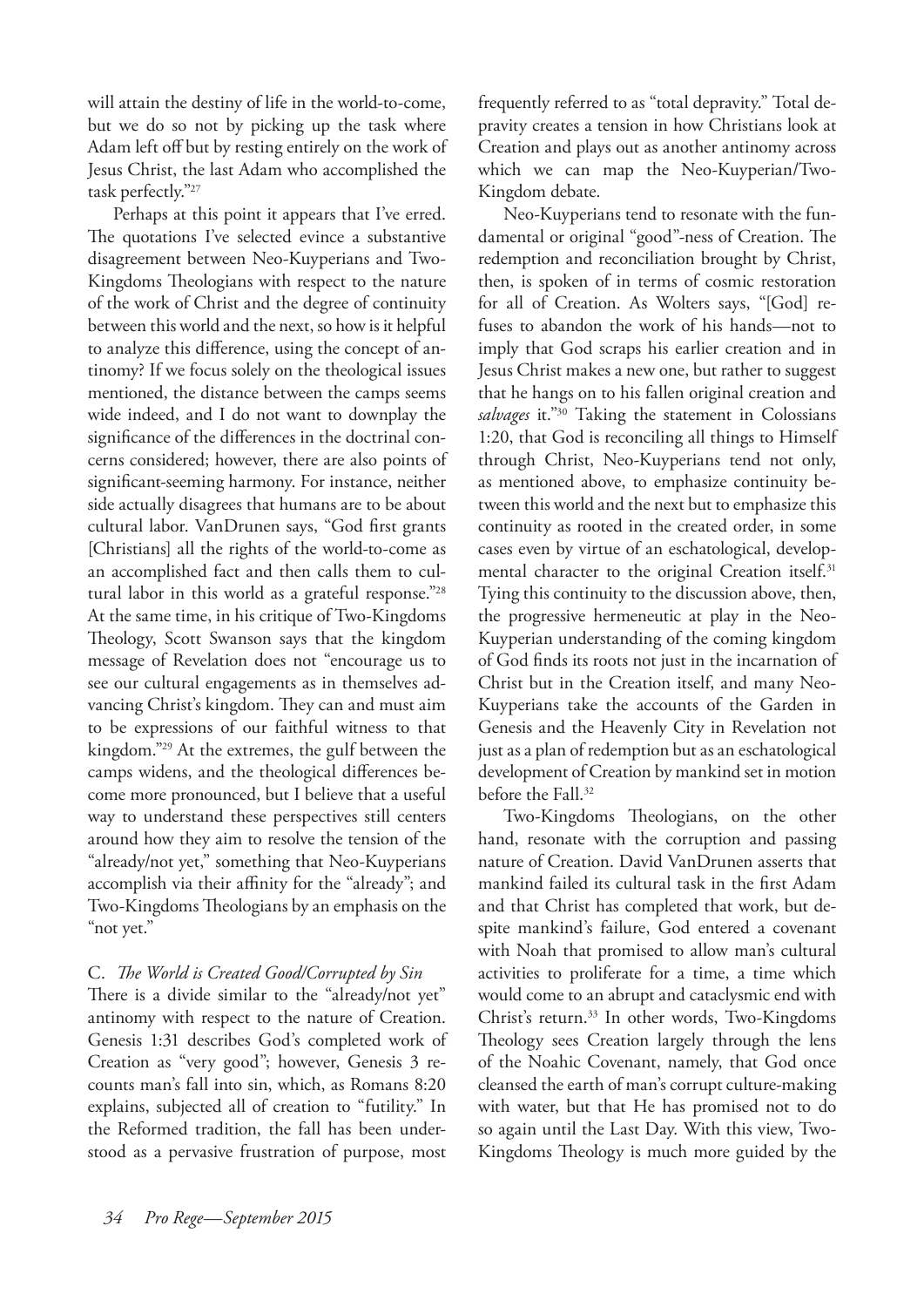purifying fire described in 2 Peter 3 than the universal reconciliation mentioned in Colossians 1:20. As mentioned above, the emphasis on the "not yet" of the Kingdom fits well with a strong awareness of the fallen and temporary nature of the current regime. Just as the Kingdom is to be ushered in exclusively by Christ, so the renewal of Creation is accomplished solely by Christ, and the reconciliation and purification of Creation involves a sweeping away of the mess man has made of the current order. As Kevin DeYoung and Greg Gilbert say, "the gospel is the good news of a salvation, in all its parts, that is *for us,* and not in the least *by us*."34

Again, like with the concept of kingdom, there are deep theological distinctions and differences at play in the views of both Neo-Kuyperians and

*Total depravity creates a tension in how Christians look at Creation and plays out as another antinomy across which we can map the Neo-Kuyperian/Two-Kingdom debate.*

those who advocate Two-Kingdoms Theology. The differences between the progressive, or the preservational, hermeneutics of the two sides are in particularly strong relief; however, it is again worth noting that the gulf isn't always as wide as it appears. While they see culture in very different terms, the Neo-Kuyperian idea of a movement from garden to city in Creation is not totally alien to the Two-Kingdoms perspective. VanDrunen argues that humanity's original calling was to "complete its task in this world and then to enter triumphantly into the world-to-come."35 In his view, "*this present world was never meant to exist forever*."36 To put this idea in context, VanDrunen argues that Adam was originally charged with a cultural task that would culminate with an ascendancy and eternal life in Zion. That is, Crouch and VanDrunen both agree that man was set on a path from garden to city from the beginning. They differ on theological details and the hermeneutic of arriving there, but there is an essential agreement between at least some of those in the two camps on this general trajectory. It is important not to trivialize the existing differences, but I believe that seeing some continuity here helps us map this debate across antinomies such as the good/tainted nature of Creation.

#### D. *"In the World, but not of it" and the Church*

A third antinomy is rooted in the long tradition of affirming that we are "in the World, but not of it." Viewing this as an antinomy is particularly apt when it comes to the interplay of individual Christians and our corporate identity as the Church. Both sides of the theological debate over the Two Kingdoms agree that Christians are citizens of the kingdom of God, that we possess a heavenly nature and ethical calling that causes us to live differently, and that we are called to gather together in a visible, regular form we usually refer to as "church." However, emphases within these points of commonality vary, and the overall articulations of the role of the church differ in ways that reflect a varying affinity with the two poles of this antinomy.

Neo-Kuyperians tend to emphasize the "in the World" nature of Christians and the church. Because of their broad and immanent view of the Kingdom of God, Neo-Kuyperians see the church as only a small (but important) part of the kingdom. As Michael Williams says, "The church is the citizenry of the kingdom, but the kingdom is broader than its citizens."37 Since "Christ's disciples did not proclaim the church but the kingdom," the church then exists to help advance the Kingdom of God.38 This means that Christians, both as individuals and as the community of the church, are called together to a task of working out this mandate by engaging the world. By way of enumeration of the "every square inch" principle, Wolters lists marriage, sexuality, politics, art, and business all as fields in need of redemptive engagement and an effort to conform these areas "again to God-honoring standards."39 This approach does not mean that there is a total disregard for corporate worship, but the emphasis is on broader engagement under the idea that "[t]he rule of God is realized through the righteous action of God's people in spheres of life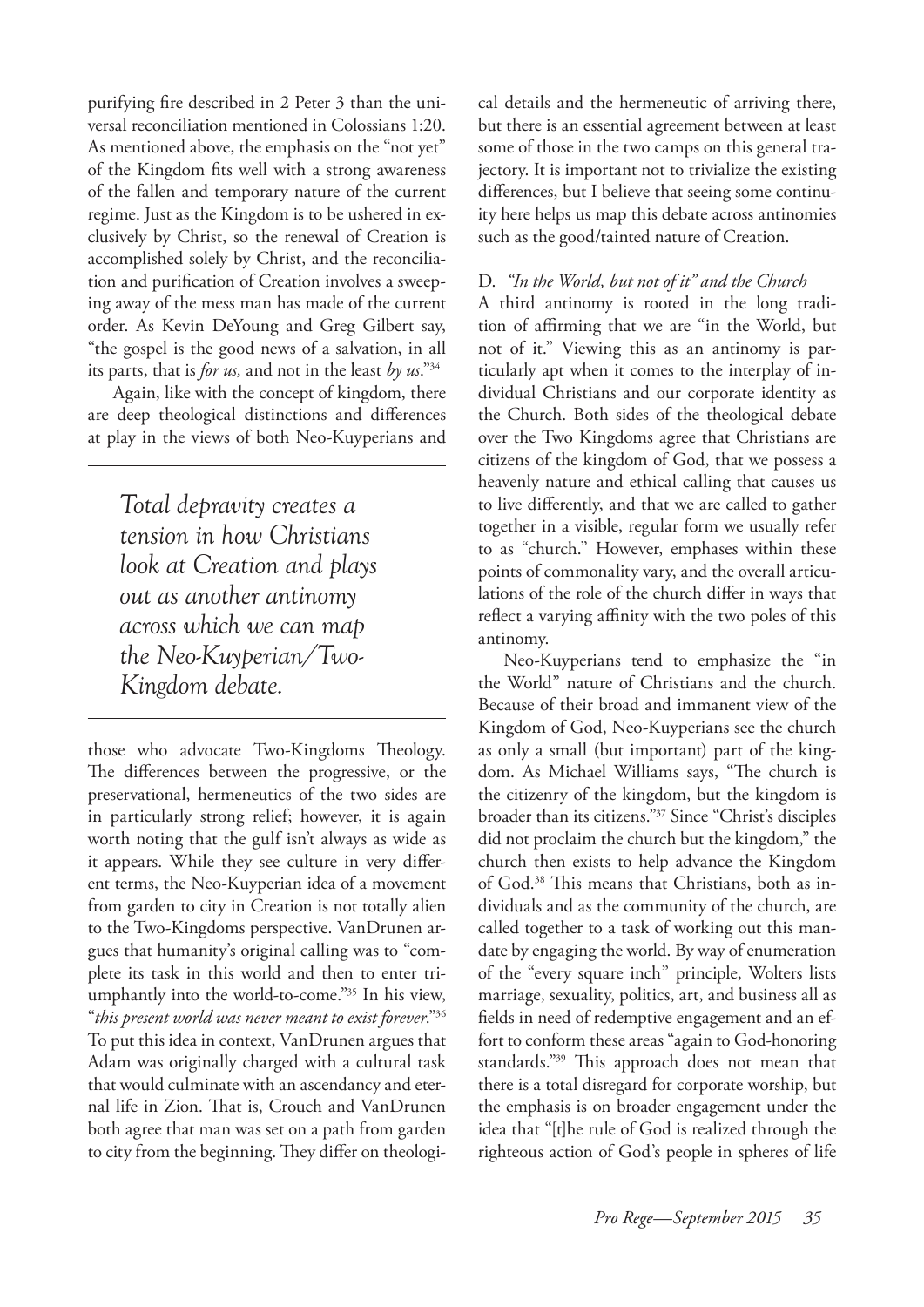lying beyond the institutional church."40

Advocates of Two-Kingdoms Theology, on the other hand, have an affinity for the "not of the World" aspect of this antinomy, which leads to an emphasis on both Christians as a people called out and the church as a particular institution. By contrast to the cultural-activity focus of Neo-Kuyperians, David VanDrunen says, "The church is where the chief action of the Christian life takes place." Horton goes further, calling the church "the only place where [the Kingdom of God] becomes partially visible."<sup>41</sup> He puts this provocatively in his book *The Gospel-Driven Life*, with a chapter titled "Don't Just *Do* Something, *Sit* There!"42 Tied to their emphasis on the "not yet" and the temporal nature of Creation, Two-Kingdoms Theologians tie the Christian life strongly to the institutional Church, and they speak of the institutional church strongly in terms of faithfully awaiting the coming age and bearing witness to salvation in Christ.

In many ways, it is this issue that sees the sharpest practical divide between Two-Kingdoms and Neo-Kuyperian thought. At their extremes, Neo-Kuyperians will downplay the role of the church as institution or blur it into the broader cultural mandate; at the same time, Two-Kingdoms Theologians will emphasize both the centrality of worship as an institutional body and our passive role in receiving the kingdom to such a degree that they become virtually incoherent on any ethical or moral component of the Christian life. This is not to say that all members of either camp dwell at these extremes, but concern over the potential to either neglect the church or neglect the world provides much of the heat that drives the often passionate tone of this debate.

Ultimately, this is why I believe that the evaluative framework of antinomy is so valuable in this debate. Despite everything said in this section, there is substantial overlap between Neo-Kuyperians and Two-Kingdoms Theologians in this area of the church's importance, perhaps more even than in others. Williams calls the church the "locus of the Kingdom" and says that "God alone can and will build his kingdom; it cannot be built by men. But God calls the church to witness to the kingdom."<sup>43</sup> At the same time, VanDrunen says, "even in their most ordinary and mundane tasks, Christians

must act from faith, in accord with God's law, and for God's glory…hence making their cultural work, in this respect, uniquely Christian."44 With selective quotations and adequate space to do so, it would not be a difficult task to make the two sides sound virtually identical on many issues that touch the church, so why is there at times such a sharp practical difference? I believe the difference reflects a guiding affinity for the respective sides of the debate to be either "in the World" or "not of it," and each side will often work itself out in a primary practical concern either for Sunday or for the rest of the week.

#### **IV. Concluding Reflections**

Throughout this paper, my goal has been to provide a couple of interpretive tools to add clarity to what can all too often be a confusing debate. My purpose has not been to obscure the genuine theological issues at stake in this discussion or to attempt to paper over differences. One of my colleagues responded to an earlier discussion based on these topics by saying I had failed to convince him that this was "all semantics," and I have failed in my efforts if that's what it appears that my thesis is. The question of whether or not Christians are reinstated as vice regents of Creation as part of our restoration in Christ seems to me a critical point of disagreement in this debate. At the same time, the hermeneutic of a movement from garden to city and a passing from temporal to eternal bear similarities, but it would be a deep mistake to conflate them. Rather than seeking to minimize differences, I have tried to show that the concepts of operative metaphor and antinomy can help provide a platform for understanding what drives these differences. If Neo-Kuyperians and advocates of the Two-Kingdoms imagine their task in terms of different operative metaphors, their theology and conception of what Christianity is will be fundamentally different. At the same time, if these differences map over an affinity for different aspects of antinomies that run through the Christian faith, there is some fundamental commonality and relatedness on these issues that in a sense transcends the disagreement.

If what I've argued is true, Christians have a responsibility to keep this discussion going in a robust, charitable way. Scripture is full of metaphor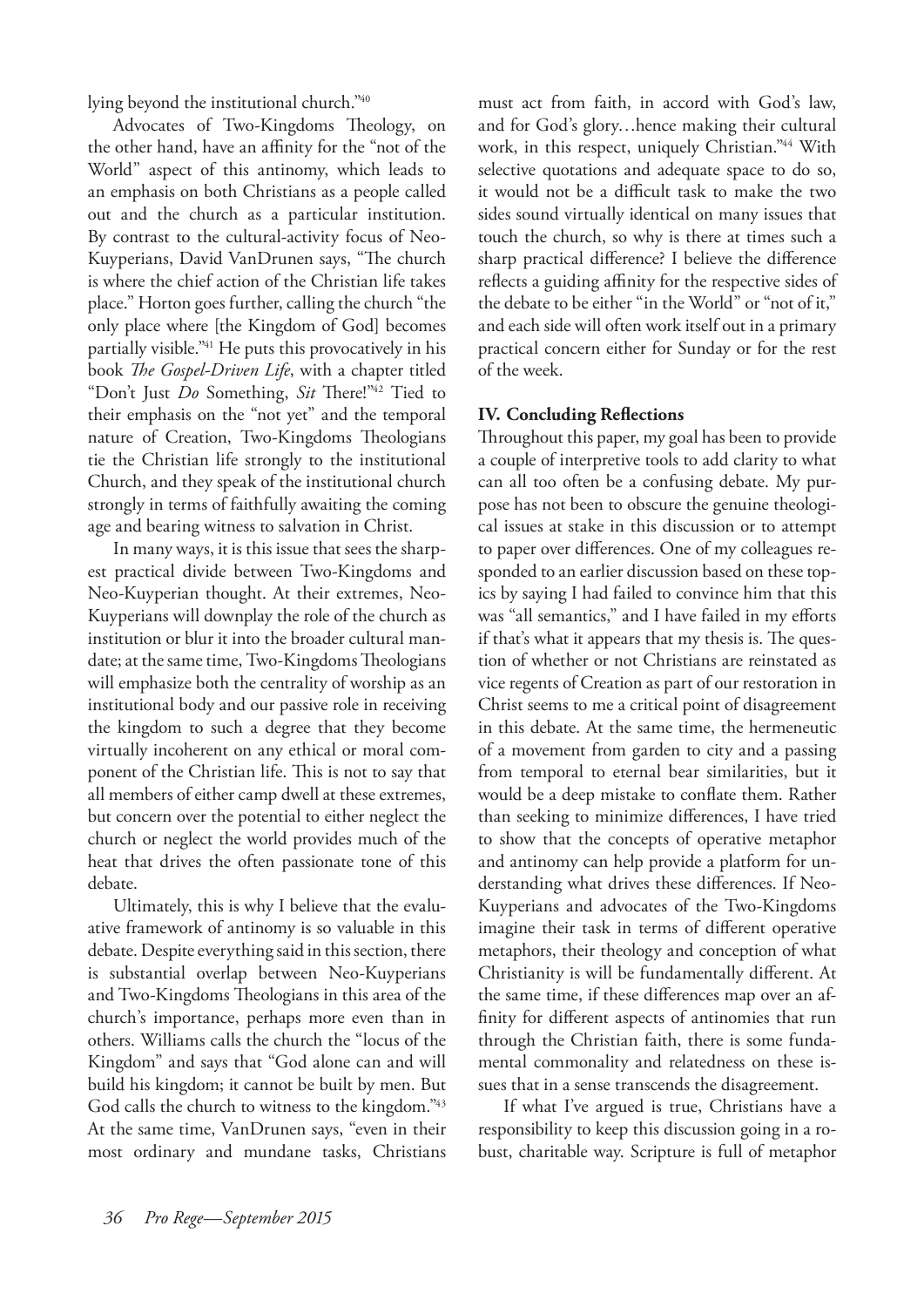and imagery, and if metaphor, particularly operative metaphor, is so powerful in shaping our faithful improvisation and our way of imagining discipleship, then it is equally important that we not become myopic or obsessed with a single one. We need to keep these operative metaphors in dialog with one another, not by trying to hold on to all of them at once but by owning which ones are particularly inspiring for us and then being sensitive to what insights and inclinations these create as we interact with the rest of the body. At the same time, it is inherent to the very concept of antinomy that we won't be able to practically conceptualize both aspects of the antinomy as equally true. We will naturally resonate with one or the other irreconcilable truth. Rather than seek to solve the antinomy, we can embrace it, resolve our own answers, but remain cognizant of our affinities and recognize that the only way to see that both of these truths are fairly expressed is through our community together. This process takes profound humility and tolerance that will be difficult to maintain. Ultimately, the practical differences created by working out these ideas may mean that federative unity is not always possible, but it's vital that an overarching spirit of ecumenism and mutual respect keep this discussion from creating walls of silent division, because if my thesis is correct, we will all suffer in our faith without these differing voices.

#### **Endnotes**

- 1. I will try to stick to the term Neo-Kuyperian in this article; however, I recognize that this term is ill-defined and has significant overlap with those who would selfidentify as Neo-Calvinists. My intention by selecting this term is to suggest the third (or perhaps fourth by now) wave of theologians and philosophers coming at the latter half of the 20<sup>th</sup> Century and into the new millennium who identify strongly with the work of Abraham Kuyper and those around his time who were, at the turn of century, referred to as Neo-Calvinists. It is primarily a distinction as to time, and I am not here weighing into any potential distinctions as to theology.
- 2. In defending my thesis, my intent is to provide a context for dialog. I am not trying to imply that any one person embodies the whole of one perspective or the other or that persons who feel an affinity to one camp or the other necessarily agree with everything else stated by their peers. Despite the generality required here, I do hope that I am being fair to the respective beliefs,

and any misrepresentations are wholly unintentional.

- 3. Stephen Pepper, *World Hypotheses: A Study in Evidence* (University of California Press, 1942), 84.
- 4. Ibid., 91-92.
- 5. Walter Brueggemann, *The Bible Makes Sense* (St. Anthony Messenger Press, 2003), 25.
- 6. Brueggemann demonstrates how this can work, specifically with the example of "manna in the wilderness." Ibid., 29-36.
- 7. Albert M. Wolters, *Creation Regained: Biblical Basics for a Reformational Worldview,* 2nd Ed. (Eerdmans, 2005), 73.
- 8. Ibid., 74.
- 9. Andy Crouch, *Culture Making: Recovering Our Creative Calling* (Intervarsity Press, 2008), 170.
- 10. See e.g. Timothy R. Scheuers, "Dual Citizenship, Dual Ethic?" in *Kingdoms Apart: Engaging the Two Kingdoms Perspective,* edited by Ryan C. McIlhenny, 125-154 (P&R Publishing, 2012), 142-143.
- 11. See e.g. David VanDrunen, *Living in God's Two Kingdoms* (Crossway, 2010).
- 12. See e.g. Michael Horton, *The Christian Faith: A Systematic Theology for Pilgrims on the Way* (Zondervan, 2011).
- 13. Michael Horton, *The Gospel-Driven Life* (Baker Books, 2009), 109.
- 14. Ibid., 127.
- 15. Ibid.
- 16. VanDrunen, 73-74.
- 17. Ibid., 166.
- 18. J. I. Packer, *Evangelism and the Sovereignty of God* (InterVarsity Press, 1961), 18.
- 19. Ibid., 20
- 20. Ibid., 21.
- 21. See e.g. Hebrews 1. The whole book grounds its argument in the accomplished work and ascendancy of Christ.
- 22. Wolters, 74.
- 23. Ibid., 71.
- 24. Emphasis in original. Scheuers, 142 (citing Craig G. Bartholomew, and Michael W. Goheen, *Living at the Crossroads* (Baker Academic, 2008), 52).
- 25. VanDrunen, 66.
- 26. Michael Horton, *The Gospel Driven Life*, 248.
- 27. VanDrunen, 50.